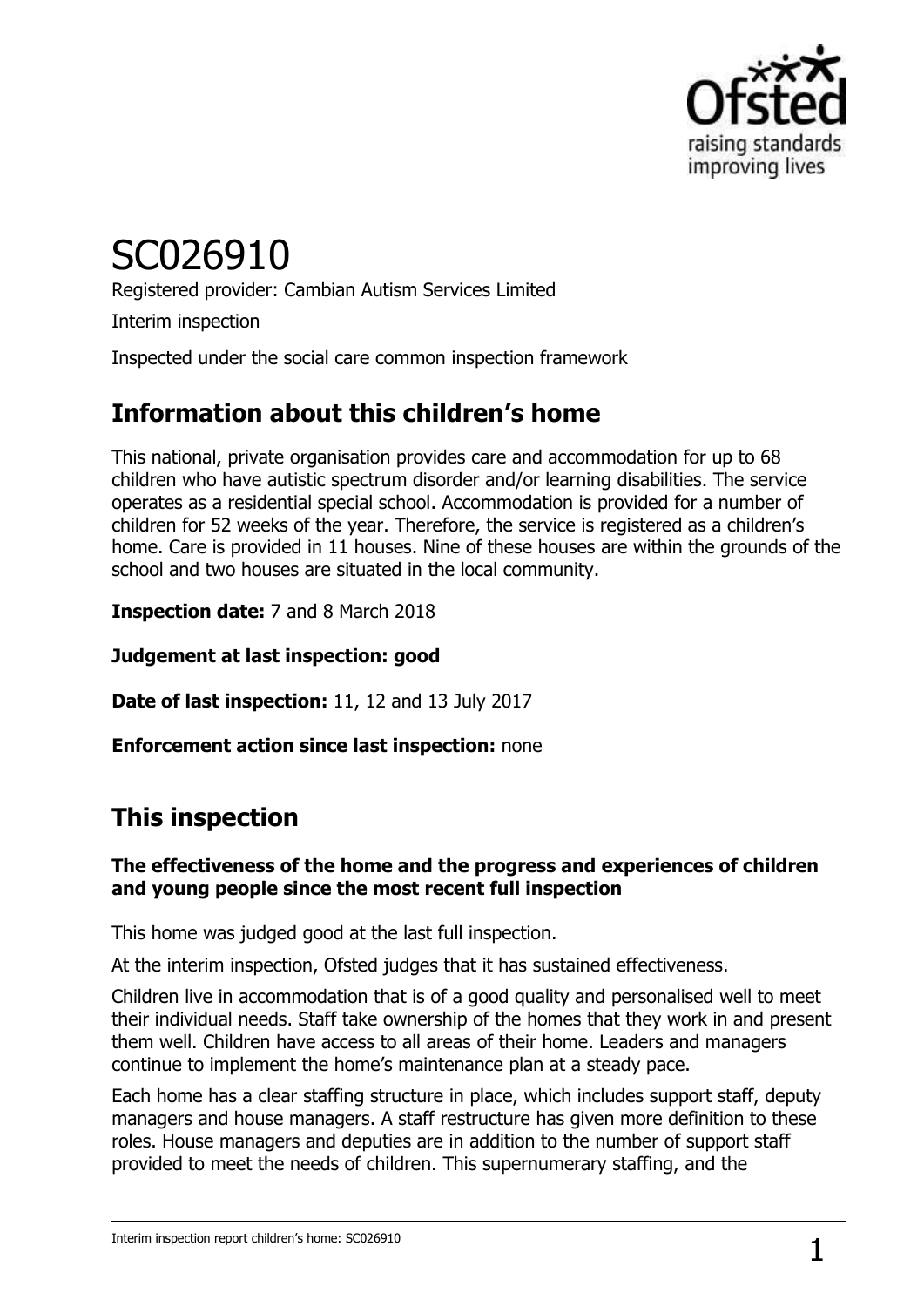

introduction of an activities coordinator, is enabling children to have increased opportunities to access and be a part of their local community.

Staff develop positive and caring relationships with children. Inspectors observed consistently good and effective communication with children. This includes the use of alternative communication methods.

Leaders and managers take swift and effective action to manage child protection concerns. Leaders and managers respond effectively to the guidance that they receive from external safeguarding agencies, ensuring that children are protected from harm. Outcomes of child protection concerns are clearly recorded.

Errors in the administration of medication to children have occurred. A medication action plan is in place to reduce the frequency of errors and ensure that staff who administer medication are competent to do so.

Staff have a good understanding of children's needs. Staff understand what strategies best support children's positive behaviour and help children to successfully de-escalate potential incidents. On occasion, staff restrain children to prevent them from harming themselves or others. The use of restraint is reducing. Leaders' and managers' oversight of behaviour incidents is good. Children and staff discuss and explore in a debrief meeting any incidents that occur.

Leaders and managers have revised the way that new children are introduced to the home. Support staff have become more involved in the planning process. This process includes staff visiting children at home and getting to know children before they move in. Staff demonstrate a very detailed knowledge about new children's needs. However, this knowledge is not promptly transferred into the children's written care plans.

The registered manager has developed a system to monitor the frequency and quality of staff supervisions. The frequency of supervision has improved since the previous inspection. Some supervision that takes place to address a particular concern about the poor practice of staff is of a high quality, challenging and supportive. However, the quality of this work is not consistent.

#### **Recent inspection history**

| <b>Inspection date</b> | <b>Inspection type</b> | <b>Inspection judgement</b> |
|------------------------|------------------------|-----------------------------|
| 11/07/2017             | Full                   | Good                        |
| 31/01/2017             | Interim                | Declined in effectiveness   |
| 19/07/2016             | Full                   | Requires improvement        |
| 05/01/2016             | Full                   | Requires improvement        |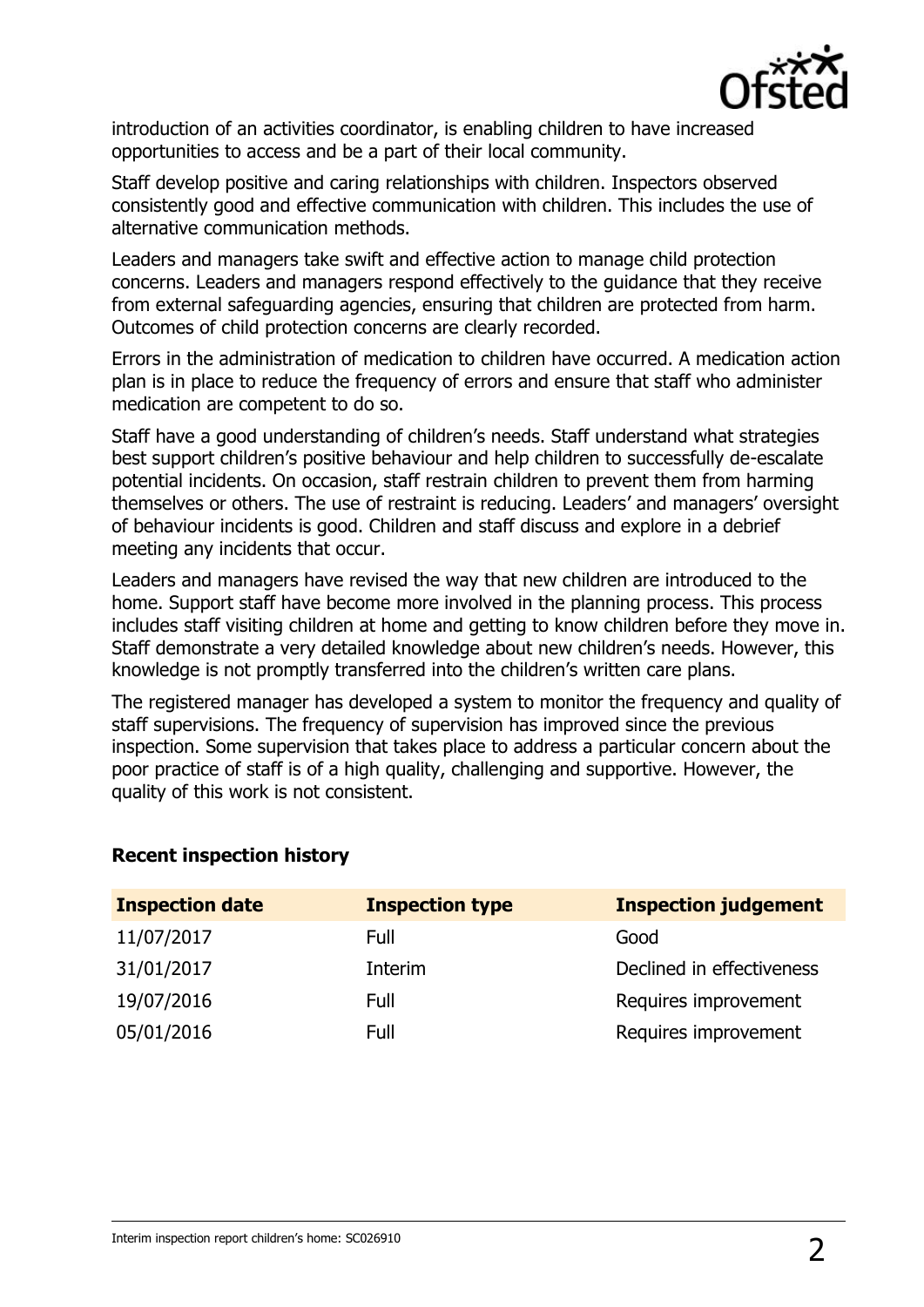

## **What does the children's home need to do to improve?**

#### **Statutory requirements**

This section sets out the actions that the registered person(s) must take to meet the Care Standards Act 2000, Children's Homes (England) Regulations 2015 and the 'Guide to the children's homes regulations including the quality standards'. The registered person(s) must comply within the given timescales.

| <b>Requirement</b>                                                                                                                                                                               | Due date   |
|--------------------------------------------------------------------------------------------------------------------------------------------------------------------------------------------------|------------|
| 14: The care planning standard                                                                                                                                                                   | 03/05/2018 |
| The care planning standard is that children-                                                                                                                                                     |            |
| receive effectively planned care in or through the children's<br>home.                                                                                                                           |            |
| (Regulation $14(1)$ )                                                                                                                                                                            |            |
| In particular, ensure that children new to the home have a<br>written care plan in place.                                                                                                        |            |
| 23: Medicines                                                                                                                                                                                    | 03/05/2018 |
| The registered person must make arrangements for the<br>handling, recording, safekeeping, safe administration and<br>disposal of medicines received into the children's home.                    |            |
| In particular, the registered person must ensure that medicine<br>which is prescribed for a child is administered as prescribed to<br>the child for whom it is prescribed and to no other child. |            |
| (Regulation 23 $(1)(2)(b)$ )                                                                                                                                                                     |            |
| 33: Employment of staff                                                                                                                                                                          | 03/05/2018 |
| The registered person must ensure that all employees receive<br>practice-related supervision by a person with appropriate<br>experience.                                                         |            |
| (Regulation 33 $(4)(b)$ )                                                                                                                                                                        |            |

## **Information about this inspection**

Inspectors looked closely at the experiences and progress of children and young people. Inspectors considered the quality of work and the differences made to the lives of children and young people. They watched how professional staff work with children and young people and each other and discussed the effectiveness of help and care provided. Wherever possible, they talked to children and young people and their families. In addition, the inspectors have tried to understand what the children's home knows about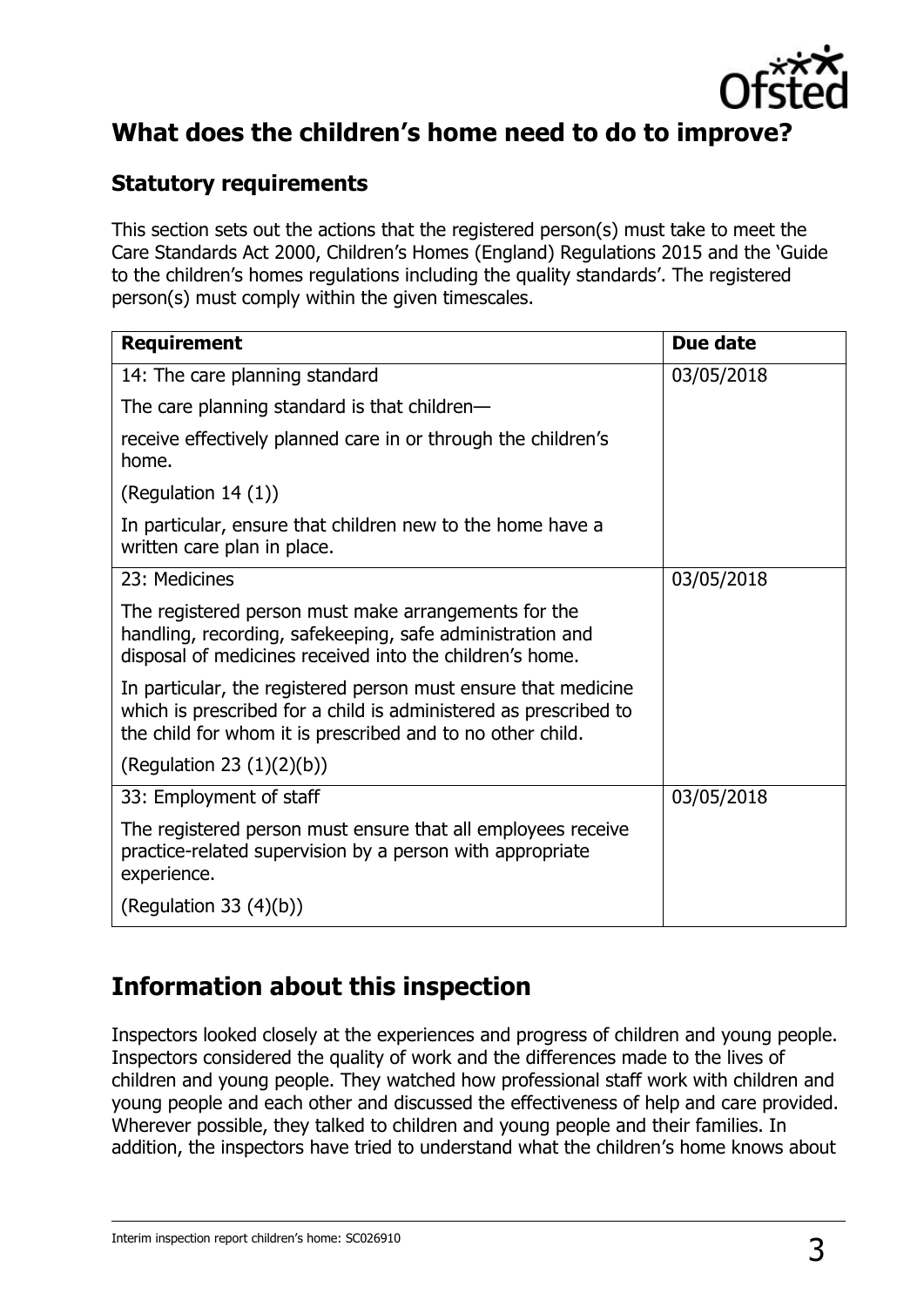

how well it is performing, how well it is doing and what difference it is making for the children and young people whom it is trying to help, protect and look after.

This inspection focused on the effectiveness of the home and the progress and experiences of children and young people since the most recent full inspection.

Using the 'Social care common inspection framework', this inspection was carried out under the Care Standards Act 2000 to assess the effectiveness of the service, how it meets the core functions of the service as set out in legislation, and to consider how well it complies with the Children's Homes (England) Regulations 2015 and the 'Guide to the children's homes regulations including the quality standards'.

#### **Children's home details**

**Unique reference number:** SC026910

**Provision sub-type:** Residential special school

**Registered provider:** Cambian Autism Services Limited

**Registered provider address:** Cambian, Waterfront, Hammersmith Embankment, Chancellors Road, London W6 9RU

**Responsible individual:** Joanne Galloway

**Registered manager:** Kerry Byron

# **Inspector(s)**

Nicola Lownds, social care inspector Wendy Anderson, social care inspector